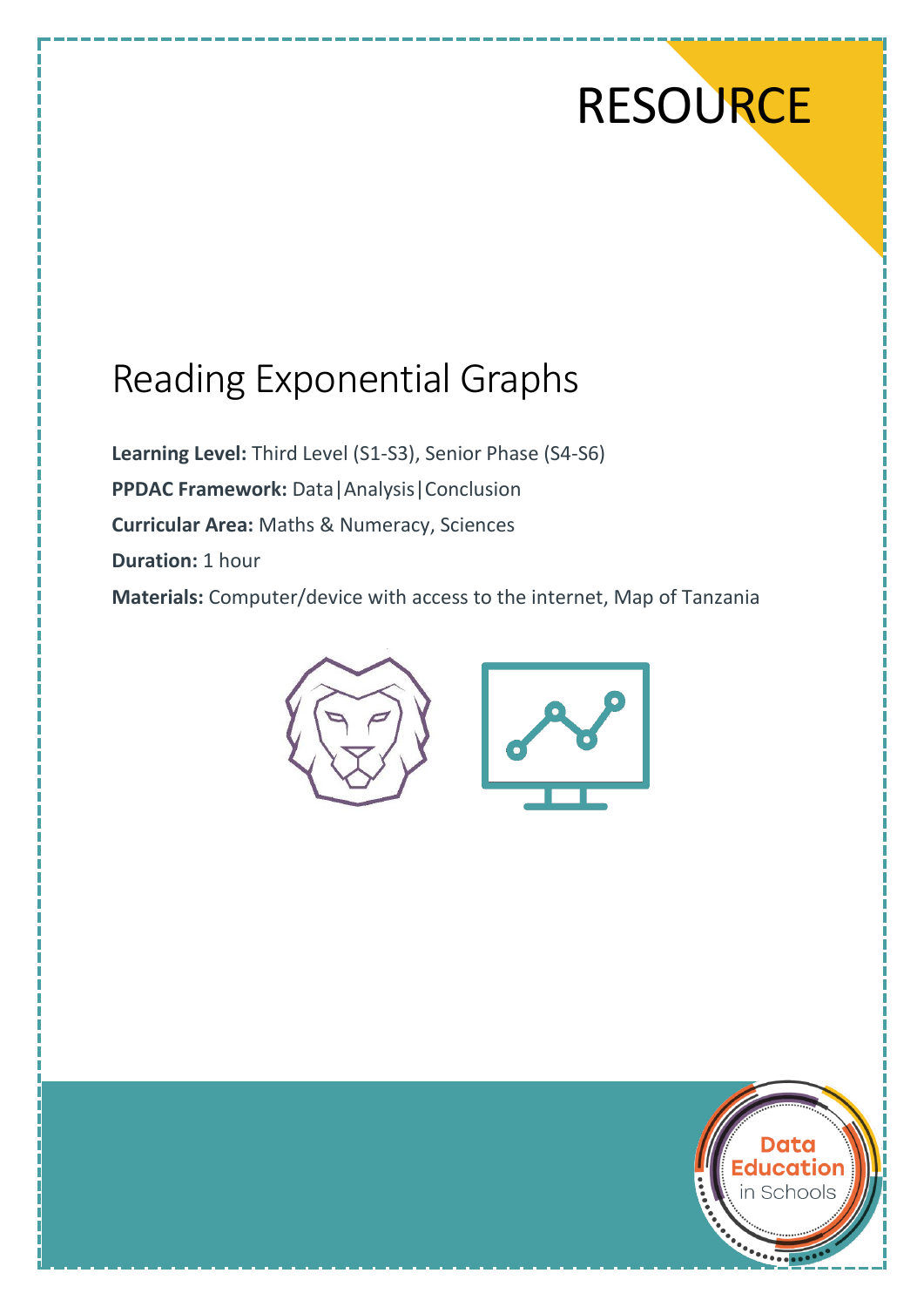#### Introduction

This activity examines exponential and logistic growth and asks students to analyse the factors that influence population growth by interpreting data. The activity is intended for senior school biology and maths learners. By the end of the activity, students will be able to distinguish between exponential and logistic growth, identify carrying capacity, distinguish between density-dependent and density-independent limiting factors, apply the population models to data sets, and determine carrying capacity from population data. Students will also apply their knowledge of population growth to the human population on Earth.

Learners should understand the following before completing these activities:

- Levels of organization, including organism, population, and ecosystem
- Interactions of biotic and abiotic factors (basic)
- Simple mathematical functions and relationship between x and y (modelling)

#### Lesson Objectives

- Learn to make predictions and compare predictions to real data
- Learn to distinguish between examples of density-dependent and density independent factors
- Learners can compare their predictions to real data
- Learners can apply mathematical models to real population sets

### Curriculum Links

- **MTH 4-13a** Having explored how real-life situations can be modelled by number patterns, I can establish a number sequence to represent a physical or pictorial pattern, determine a general formula to describe the sequence, then use it to make evaluations and solve related problems.
- **MNU 4-20a** I can evaluate and interpret raw and graphical data using a variety of methods, comment on relationships I observe within the data and communicate my findings to others.
- **SOC 4-14a** I can use specialised maps and geographical information systems to identify patterns of human activity and physical processes.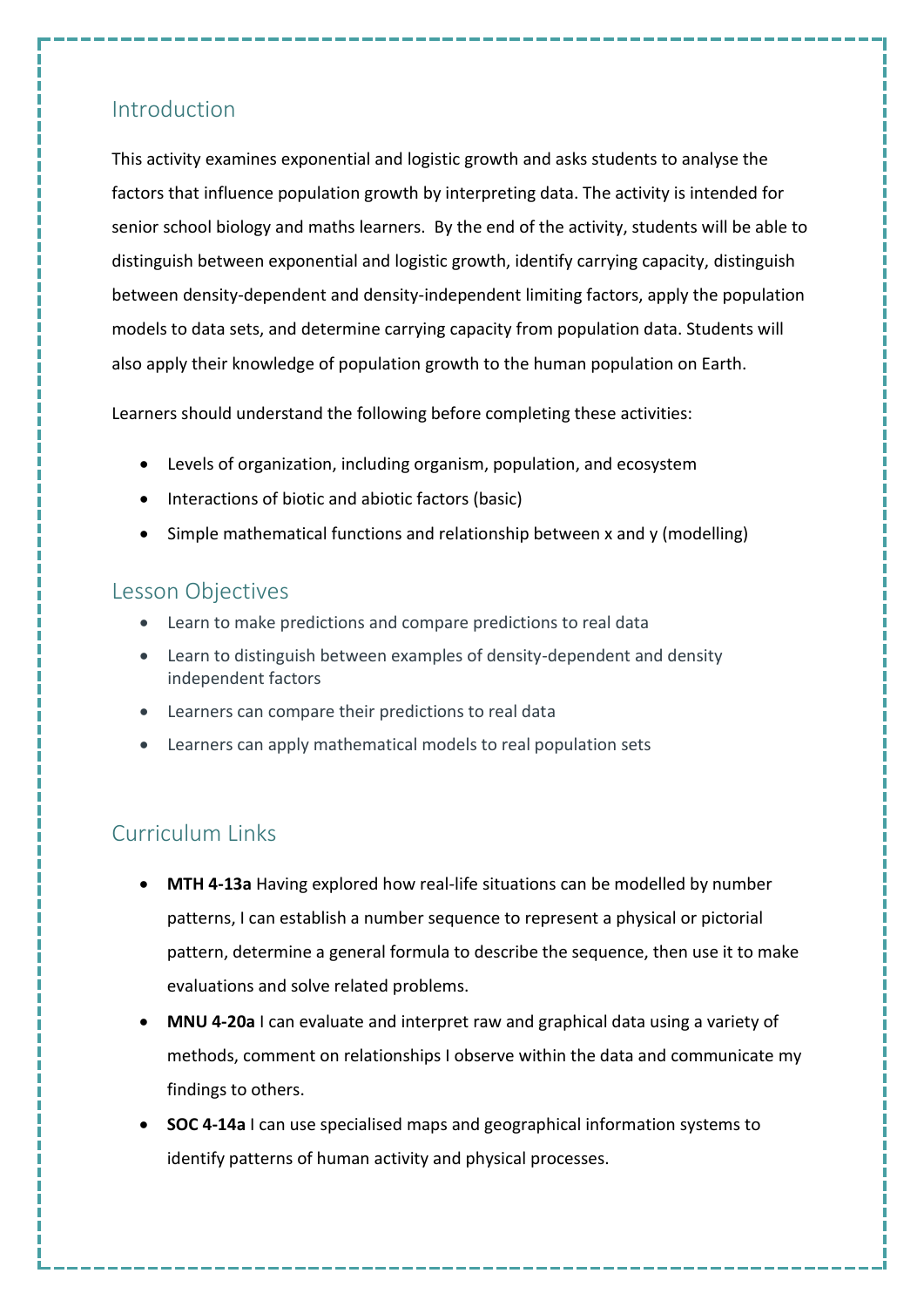#### Background Work

Prior to commencing this activity learners can (individually or in class) conduct background research and reading into:

- Tanzania: where is it, understand more about the ecology of Tanzania
- Ngorongoro Conservation Area: How was the area formed? How is it managed? What animals and plants are found in this area?
- Ngorongoro Lions: Understand the history of the lion population of the Ngorongoro Conservation Area. What have been the major milestones in terms of the lion population?

Online resources to support this background research include:

- <https://ntz.info/gen/n00481.html>
- <https://kopelion.org/ngorongoro-lions/>

#### Main Activity

#### [Learners can access the online activity here](https://smartgraphs-activities.concord.org/activities/225-african-lions-modeling-populations/student_preview)

Students will work through a range of graphs that encourage them to understand more about the population of the Ngorongoro Lions in recent years.

### Class Discussion

At the end of the activity a discussion addressing the following questions can help learners to share their understanding:

**What do you think will happen to the lions in the future?** - Answers may vary. The population may increase to pre-1963 carrying capacity, the population may stabilize, another disease might wipe them out, etc.

**What type of new limiting factors could be introduced?** Poaching, safari tourism, a new disease, a drought, a fire, a disease that affects other animals but in turn affects the lions.